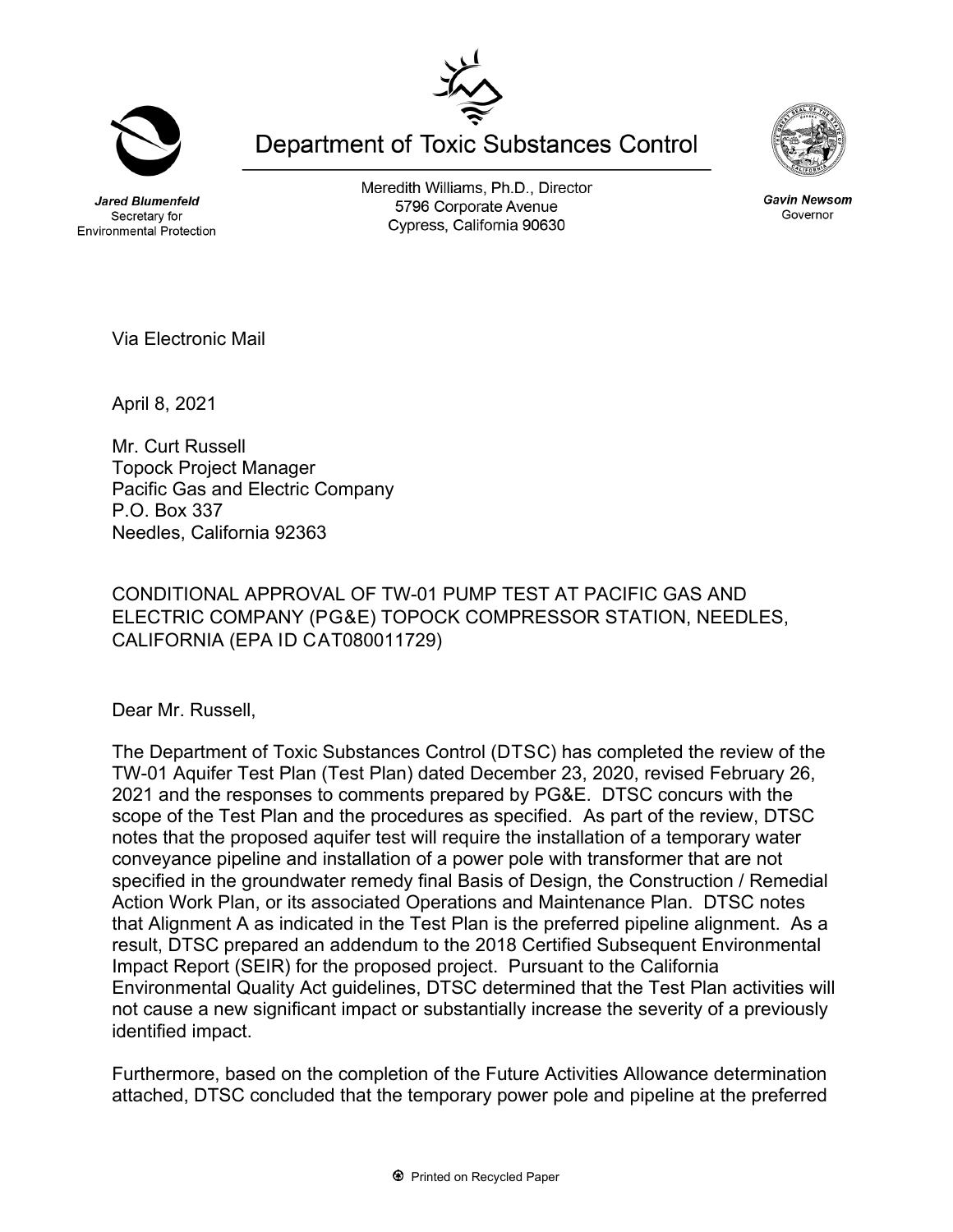Mr. Curt Russell April 8, 2021 Page 2 of 3

location is considered a Future Activity Allowance. PG&E must track and record the additional infrastructures in the appropriate remedy construction report as required by the SEIR Mitigation Measure CUL-1a-14. DTSC notes that the Tribes have been notified of the proposed activities. Tribes were invited to a site walk of the proposed activities on January 28, 2021, and the cultural survey of the work area was conducted on January 29, 2021. The initial work plan, response to comments table and the revised work plan were circulated to interested parties and Tribes for input and comment as required by Mitigation Measure CUL-1a-14.

Based on the evaluations conducted and the findings of the SEIR Addendum, DTSC is providing an approval for the proposed Test Plan with the following conditions.

- 1. PG&E shall continue to implement all SEIR mitigation measures adopted for the groundwater remedy during the implementation of the Test Plan, including, but not limited to, CUL-1a-15 and CUL-1b/c-4a.
- 2. Since PG&E will be implementing the Test Plan under the permit exemption provision of the Comprehensive Environmental Response, Compensation, and Liability Act (CERCLA) section 121(e)(1), PG&E shall comply with all Applicable or Relevant and Appropriate Requirements (ARARs) as directed by the Department of the Interior (U.S.DOI) as the CERCLA administrating agency.
- 3. PG&E shall not extend the use of the Interim Measure 3 (IM3) Treatment Plant for pump test water management beyond the anticipated schedule of remedy startup and IM3 layup when Phase I construction is complete. PG&E may use alternative water management methods such as permitted discharge to the evaporation ponds, use as make-up water for the remedy injection, and/or ship off-site for treatment, as long as PG&E follows all applicable local, state and Federal policies, procedures and requirements. PG&E is prohibited from using the test water for dust suppressant.
- 4. The constant rate pump test shall cease when sufficient information has been gathered or when directed by either DTSC and/or the U.S.DOI.
- 5. PG&E shall provide monthly data transfer reports with summary of issues encountered and their resolutions. PG&E shall also provide periodic interim data interpretations, and a summary technical memorandum three months after the completion of the aquifer test as stated in Section 4.5.6 of the Test Plan.
- 6. PG&E shall provide a Test Plan addendum to the agencies for review and comment prior to implementation of the tracer test at MW-68 if there are changes to the Test Plan as a result of the TW-01 pump test and other tracer tests. The